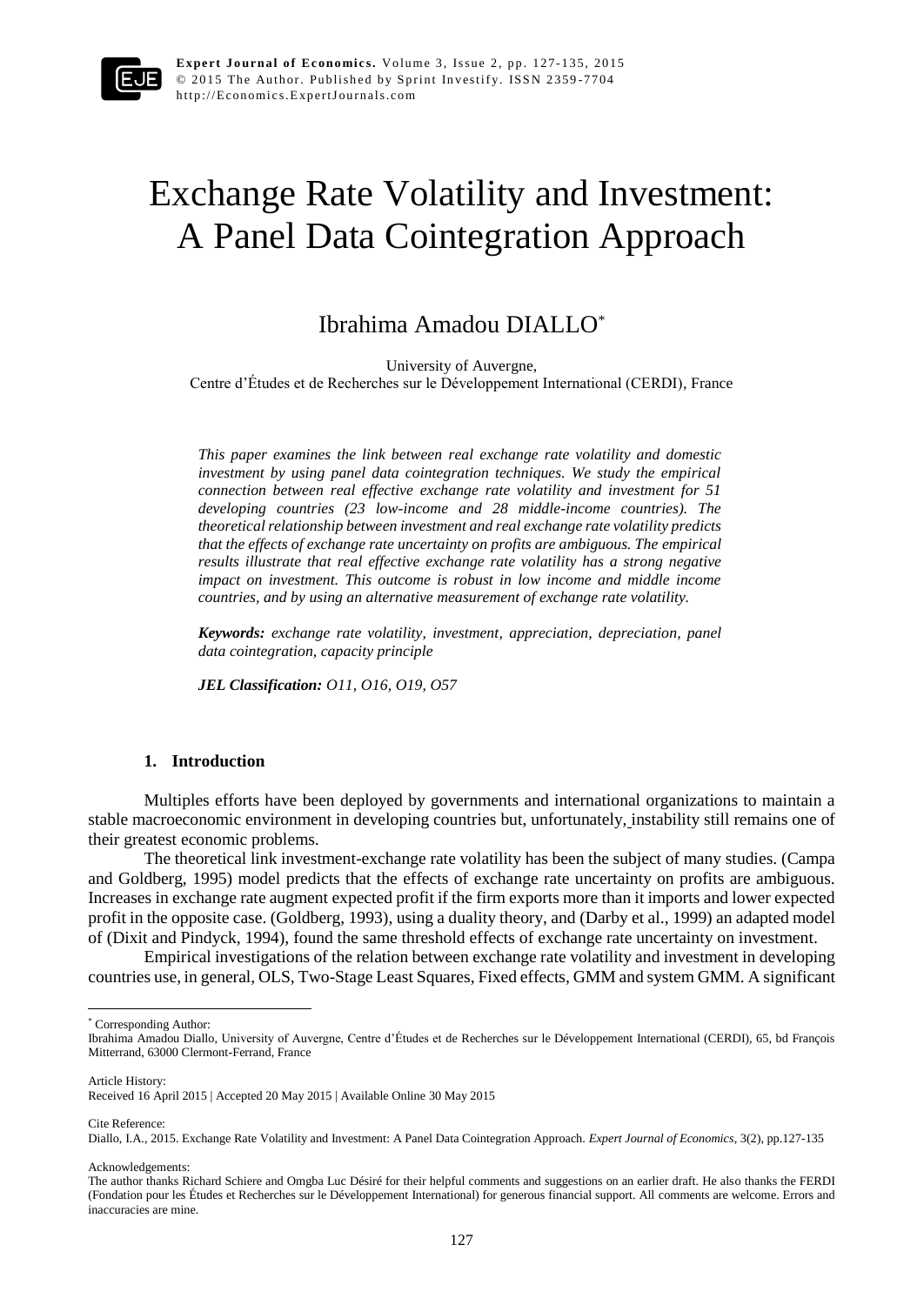negative impact of exchange rate volatility on investment is reported by the major part of the studies (Serven, 1998, Bleaney and Greenaway, 2001*,* and Serven, 2002). The impact of exchange rate instability on investment is nonlinear. (Serven, 2002) illustrates that the effect is large when, firstly, volatility is high and secondly, when there is large trade openness combined with low financial development. Contrary, in an environment with low openness and high financial development, exchange rate volatility tends to act positively on investment. Furthermore, (Guillaumont et al., 1999) find that "primary" instabilities (climatic, terms of trade and political instabilities) act on Africa growth through the negative effect that "intermediate" instabilities (instability of real exchange rate and instability of the rate of investment) exert on growth.

This paper fits in these researches of the link between investment and real exchange rate volatility. But it distinguishes itself in the following way. We apply panel data cointegration techniques to study the empirical relation between investment and exchange rate volatility for 51 developing countries (23 low-income and 28 middle-income countries presented in Appendix 1, note that countries and time period selection depend on the availability of data). There are some previous studies which employ microeconomic panel data methods (Fixed Effects, GMM, etc.) on annual data with a relatively long period. But given the existence of potential unit roots in variables, these estimations could be seriously affected by spurious regressions effects (See Kao, 1999 for further details on spurious regressions in panel data). This is why we think using panel data cointegration methods is more appropriate. For this study we use the original Program of Pedroni (1999) converted in RATS Procedure by Estima Corporation. Kao and Chiang (2000) have put together a set of GAUSS subroutines called NPT, for studying nonstationary panel data (Available online at: http://www.maxwell.syr.edu/maxpages/faculty/cdkao/working/npt.html). The latest version of Eviews (Eviews 8) also provides many tests on panel data cointegration. I have also introduced a new User-Written Stata command named **"xtdolshm"** which performs Dynamic Ordinary Least Squares for Cointegrated Panel Data with homogeneous covariance structure (Kao and Chiang, 2000).

The application of panel data cointegration techniques has several advantages. Initially, annual data enable us not to lose information contrary to the method of averages over sub-periods. Then, the addition of the cross sectional dimension makes that statistical tests are normally distributed, more powerful and do not depend on the number of regressors in the estimation as in individual time series. Among the panel data cointegration techniques, we utilize (Pedroni, 1999) *Fully Modified Ordinary Least Squares* (FMOLS) estimator which deals with possible autocorrelation and heteroskedasticity of the residuals, takes into account the presence of nuisance parameters, is asymptotically unbiased and, more importantly, deals with potential endogeneity of regressors. The results demonstrates firstly, that exchange rate volatility has a strong negative impact on investment, secondly, the effect of REER volatility is higher in countries which rely heavily on imports. Furthermore, robustness checks shows that this negative impact of REER volatility on investment is stable to the use of an alternative measurement of REER volatility and on subsamples of countries (low-income and middle-income developing countries).

The remaining of the paper is organized as follow: section 2 gives the estimation methods, section 3 presents the data and variables, section 4 provides the results of the study and the last part concludes.

#### **2. Estimation Methods**

Since our data base is composed of annually data going from 1975 to 2004, we run panel data unit root tests on all variables. Table 1 shows that among the five unit root tests, there exist at least one which tells us that each variable is non-stationary and I(1).

This outcome led us to apply recent panel data cointegration techniques to estimate a model of the form

$$
\frac{I_{it}}{K_{it-1}} = \gamma EV_{it} + \beta' X_{it} + \alpha_i + \varepsilon_{it}
$$
\n(1)

Where 1 *it it I*  $K_{it-}$ is investment  $I_{i}$  over lagged capital stock  $K_{i}$ ,  $EV_{i}$  the exchange rate volatility,  $X_{i}$ 

all other explanatory variables,  $\alpha_i$  country individual specific effects, and  $\varepsilon_i$  the idiosyncratic error. *i* specifies countries and t the time. To estimate equation (1), we use the FMOLS *(Fully Modified Ordinary Least Squares)* estimator developed in panel data context by (Pedroni, 1996) and (Phillips and Moon, 1999).

This estimator was initially introduced in time series context by (Phillips and Hansen, 1990). The advantage of the FMOLS estimator over the OLS estimator (which is super-consistent but is asymptotically biased and is function of nuisance parameters; Kao and Chen, 1995, 2000; Pedroni, 1996)*.* is that it deals with possible autocorrelation and heteroskedasticity of the residuals, potential endogeneity of the regressors, takes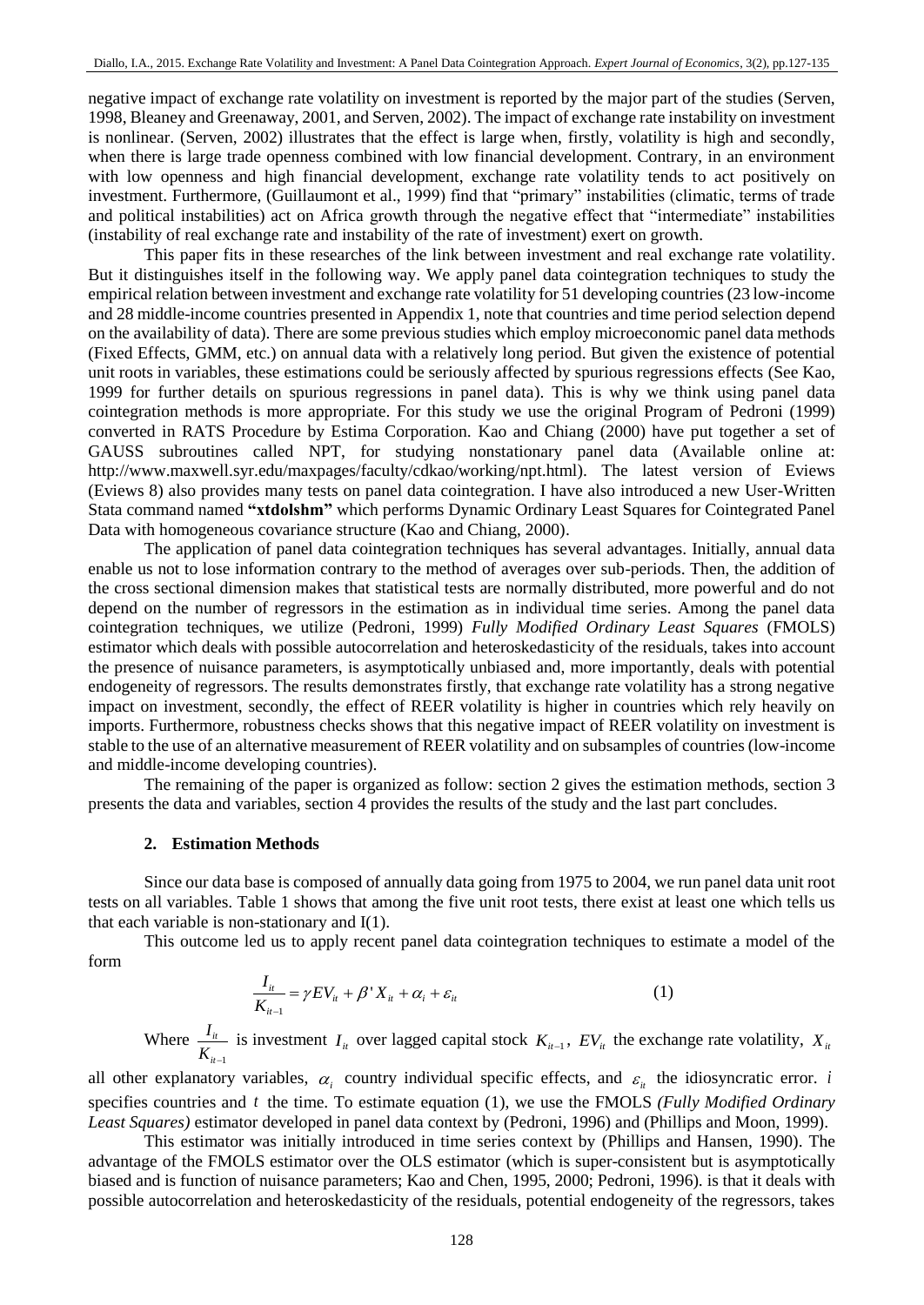into account the presence of nuisance parameters and is asymptotically unbiased (A good survey on recent panel data cointegration is provided by Baltagi and Kao, 2000 and Hurlin and Mignon, 2006*)*. Other estimators used for estimations and inferences in panel data cointegration are the DOLS *(Dynamic Ordinary Least Squares)*, (Kao and Chiang, 2000), (Mark and Sul, 1999), (Pedroni, 2001), PMGE *(Pooled Mean Group Estimator)*, (Pesaran et al. 1999), and the vector error-correction representation, (Breitung, 2005), (Mark and Sul, 2003). (Pedroni, 1996) and (Phillips and Moon, 1999) showed that the FMOLS estimator is normally distributed. Analogous results were also obtained by (Kao and Chiang, 2000) for the methods FMOLS and DOLS.

The use of panel data cointegration techniques in estimating equation (1) has several advantages. Initially, annual data enable us not to lose information contrary to the method of averages over sub-periods employed in some previous studies. Then, the additions of the cross sectional dimension makes that statistical tests are normally distributed, more powerful and do not depend on the number of regressors as in individual time series.

To test the presence of cointegration in equation (1), we utilize (Pedroni, 1999) tests. To explain the tests procedure, we rewrite equation (1) in the following manner<br>  $y_{it} = \alpha_i + \delta_i t + \beta_{li} x_{l,i} + \beta_{2i} x_{2,i} + ... + \beta_{Mi} x_{M,i} + \varepsilon_{it}$  (2)

$$
y_{it} = \alpha_i + \delta_i t + \beta_{1i} x_{1,it} + \beta_{2i} x_{2,it} + \ldots + \beta_{Mi} x_{M,it} + \varepsilon_{it}
$$
 (2)

Where  $\delta_i$  are time specific effects,  $i=1,...,N$ ,  $t=1,...,T$  and  $m=1,...,M$ . (Pedroni, 1999) compute four within tests and three between tests. If we write the residuals in equation (2) as an *AR(1)* process  $\hat{\epsilon}_{it} = \rho_i \hat{\epsilon}_{it-1} + u_{it}$  the alternatives hypothesis for the tests are formulated in the following manner

- For within tests, the alternative hypothesis is  $H_A: \rho_i = \rho < 1 \quad \forall i$
- For between tests, the alternative hypothesis is  $H_A: \rho_i < 1 \quad \forall i$

We have seven (4 within and 3 between) tests in (Pedroni, 1999). See that paper for more details.

| Table 1. Panel unit root tests                    |                     |                           |                               |                                         |                                           |                 |  |  |
|---------------------------------------------------|---------------------|---------------------------|-------------------------------|-----------------------------------------|-------------------------------------------|-----------------|--|--|
|                                                   | Levin,              |                           | Im,                           |                                         | Maddala Wu                                |                 |  |  |
| <b>Variables</b>                                  | Lin and<br>Chu<br>t | <b>Breitung</b><br>t-stat | Pesaran<br>and Shin<br>W-stat | ADF-<br><b>Fisher</b><br>Chi-<br>square | $PP -$<br><b>Fisher</b><br>Chi-<br>square | Hadri<br>Z-stat |  |  |
| Investment, t / Capital stock, t-1                | 1.2975              | 0.3458                    | $-1.9590$                     | 116.8340                                | 139.6890                                  | 9.7625          |  |  |
|                                                   | (0.9028)            | (0.6352)                  | (0.0251)                      | (0.1496)                                | (0.0079)                                  | (0.0000)        |  |  |
| GDP, t / Capital stock, t-1                       | 3.3161              | 0.8132                    | 0.4463                        | 93.9174                                 | 104.5540                                  | 12.0348         |  |  |
|                                                   | 0.9995              | (0.7919)                  | (0.6723)                      | (0.7035)                                | (0.4114)                                  | (0.0000)        |  |  |
| <b>REER</b> volatility 1, t                       | 3.4882              | $-1.2381$                 | $-1.1465$                     | 122.8660                                | 3021.0700                                 | 6.6479          |  |  |
|                                                   | (0.9998)            | (0.1078)                  | (0.1258)                      | (0.0781)                                | (0.0000)                                  | (0.0000)        |  |  |
| Real interest rate, t                             | $-1.5507$           | $-3.5656$                 | $-2.9037$                     | 94.2369                                 | 658.1490                                  | 13.4941         |  |  |
|                                                   | (0.0605)            | (0.0002)                  | (0.0018)                      | (0.3592)                                | (0.0000)                                  | (0.0000)        |  |  |
| Investment deflator, t / GDP<br>deflator, t       | $-0.2080$           | $-0.6727$                 | $-1.5745$                     | 108.5020                                | 188.7280                                  | 6.5644          |  |  |
|                                                   | (0.4176)            | (0.2506)                  | (0.0577)                      | (0.3112)                                | (0.0000)                                  | (0.0000)        |  |  |
| Long term debt, t / GDP, t                        | 1.6168              | $-3.0040$                 | 2.2875                        | 69.1210                                 | 59.2335                                   | 9.8184          |  |  |
|                                                   | (0.9470)            | (0.0013)                  | (0.9889)                      | (0.9948)                                | (0.9998)                                  | (0.0000)        |  |  |
| $ln(1+Inflation)$ , t                             | 1.8531              | $-2.9731$                 | $-2.4724$                     | 134.8430                                | 782.8750                                  | 8.6758          |  |  |
|                                                   | (0.9681)            | (0.0015)                  | (0.0067)                      | (0.0163)                                | (0.0000)                                  | (0.0000)        |  |  |
| REER volatility $1, t \times$ Imports of GS,      | $-0.6414$           | $-0.5348$                 | $-0.9650$                     | 103.9010                                | 1136.6900                                 | 6.9685          |  |  |
|                                                   | 0.2606              | (0.2964)                  | (0.1673)                      | (0.4290)                                | (0.0000)                                  | (0.0000)        |  |  |
| Terms of trade, t                                 | 2.02646             | 1.2532                    | $-3.5582$                     | 188.3260                                | 211.3420                                  | 7.5547          |  |  |
|                                                   | (0.9786)            | (0.8949)                  | (0.0002)                      | (0.0000)                                | (0.0000)                                  | (0.0000)        |  |  |
| <b>REER Volatility 2, t</b>                       | 2.5109              | $-0.5354$                 | $-2.7373$                     | 133.3530                                | 2501.2300                                 | 7.6559          |  |  |
|                                                   | (0.9940)            | (0.2962)                  | (0.0031)                      | (0.0202)                                | (0.0000)                                  | (0.0000)        |  |  |
| REER volatility $1, t \times$ Exports of GS,<br>t | 0.3174              | $-1.0508$                 | $-0.1375$                     | 98.9928                                 | 931.1110                                  | 8.2079          |  |  |
|                                                   | (0.6245)            | (0.1467)                  | (0.4453)                      | (0.5659)                                | (0.0000)                                  | (0.0000)        |  |  |

129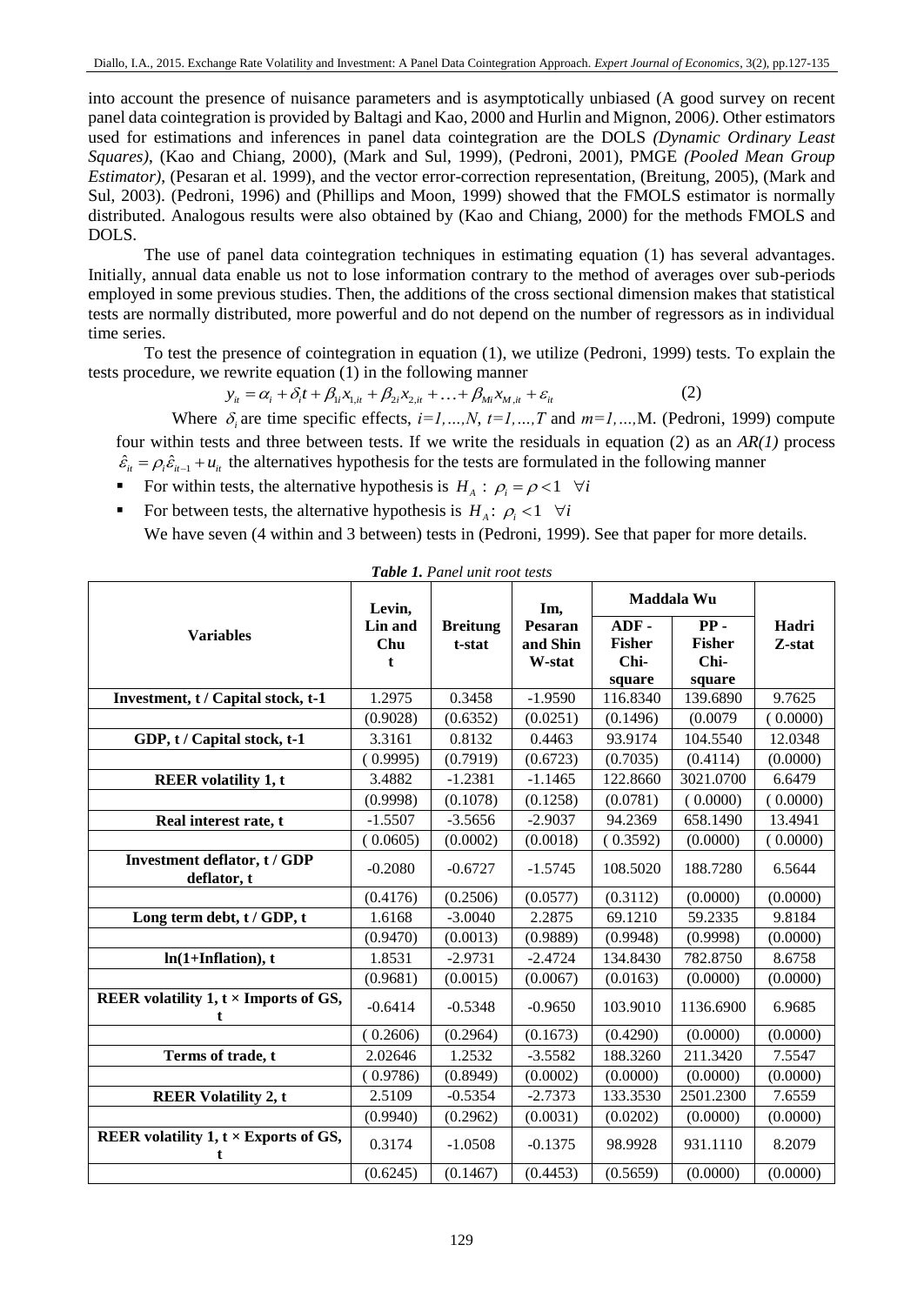Note: The p-values are in parenthesis. All tests include intercepts (fixed effects) and individual trends. For the autocorrelation correction methods, the specified lags are 3 or 4 and Newey-West bandwidth selection using either Barlett, Parzen or Quadratic Spectral kernel depending on the variable and the test type

Source: Author's Calculations

#### **3. Data and Variables**

To study the effect of volatility on investment, we utilize annually data from 1975 to 2004 of 51 developing countries (23 low-income and 28 middle-income countries). The choice of the sample is based on the availability of data. The data are from World Development Indicators (WDI) 2006, International Financial Statistics (IFS), April, 2006 and CERDI 2006. The REER is calculated in foreign-currency terms meaning that an increase of the REER indicates an appreciation and, hence a potential loss of competitiveness. A decrease is considered as a depreciation.

After calculating the exchange rate, we compute as in (Serven, 1998; Serven, 2002) and (Bleaney and Greenaway, 2001) real exchange rate volatility using ARCH family methods. We proceed as such because many ARCH family methods can take account asymmetric chocks effects. We employ two ARCH-Family methods: GARCH (Generalized Autoregressive Conditional Heteroskedasticity), (Bollersev, 1986), and GARCH-M (GARCH-in-Mean), (Engle et al., 1987). The former specification implies symmetric effect of innovations while the second assumes asymmetric impact of good and bad news. The two estimated models, for each country of the sample, are

 $GARCH(1,1)$ 

$$
\ln(REER_{i}) - \ln(REER_{i-1}) = \beta_{0} + \varepsilon_{i}
$$
  

$$
\sigma_{i}^{2} = \gamma_{0} + \gamma_{1}\varepsilon_{i-1}^{2} + \delta_{1}\sigma_{i-1}^{2}
$$
(3)

GARCH-M(1,1)

$$
\ln(REER_{i}) - \ln(REER_{i-1}) = \beta_{0} + \psi \sigma_{i}^{2} + \varepsilon_{i}
$$
  
\n
$$
\sigma_{i}^{2} = \gamma_{0} + \gamma_{1} \varepsilon_{i-1}^{2} + \delta_{1} \sigma_{i-1}^{2}
$$
\n(4)

Where  $\varepsilon_t \sim N(0, \sigma_t^2)$ ,  $\varepsilon_t^2$  is the squared residuals,  $\sigma_t^2$  the variance of the regression model's disturbances,  $\gamma_0$ and  $\gamma_1$  the ARCH parameters,  $\delta_1$  the GARCH parameter and  $\psi$  the GARCH-M parameter. We compute the exchange rate volatility as the square root of the conditional variance of the regression. In the paper, the GARCH(1,1) measure of exchange rate volatility is referred to as *REER volatility 1, t* and the GARCH-M(1,1) measure as *REER volatility 2, t (*The weights used to generate the REER, from which these two measurements come, are respectively: general trade including oil countries, general trade without oil countries).

As dependent variable, we use the ratio of actual investment over lagged capital stock (computed by the perpetual-inventory method). Formulating investment this way is known as capacity principle, (Chenery, 1952). Other formulations close to this are the capital stock adjustment principle, (Goodwin, 1951) and the flexible accelerator, (Koyck, 1954). Traditional determinants of investment are considered as control variables: GDP over lagged capital stock, real interest rate, user cost of capital (investment deflator over GDP deflator), inflation, long term debt and the terms of trade. Table 2 gives summary statistics on all variables.

|  |  | Table 2. Summary statistics on variables |  |  |  |
|--|--|------------------------------------------|--|--|--|
|--|--|------------------------------------------|--|--|--|

| <b>Table 2.</b> Summary statistics on variables |                     |        |           |           |        |  |  |  |  |
|-------------------------------------------------|---------------------|--------|-----------|-----------|--------|--|--|--|--|
| <b>Variables</b>                                | <b>Observations</b> | Mean   | Std. Dev. | Min       | Max    |  |  |  |  |
| Investment, t / Capital stock, t-1              | 1472                | 0.0725 | 0.0296    | $-0.0050$ | 0.1994 |  |  |  |  |
| GDP, t / Capital stock, t-1                     | 1475                | 0.3599 | 0.1928    | 0.0584    | 1.6920 |  |  |  |  |
| Real interest rate, t                           | 1087                | 0.0767 | 0.2799    | $-0.9781$ | 7.8980 |  |  |  |  |
| Investment deflator, t / GDP                    | 1523                | 1.0586 | 0.3474    | 0.1198    | 3.4958 |  |  |  |  |
| deflator, t                                     |                     |        |           |           |        |  |  |  |  |
| <b>REER</b> volatility 1, t                     | 1499                | 0.1323 | 0.2534    | 0.0000    | 6.8452 |  |  |  |  |
| <b>REER</b> volatility 1, $t \times$ Imports    | 1498                | 0.0437 | 0.1409    | 0.0000    | 4.4626 |  |  |  |  |
| of GS, t                                        |                     |        |           |           |        |  |  |  |  |
| $ln(1+Inflation)$ , t                           | 1530                | 0.1733 | 0.3717    | $-0.2763$ | 4.7749 |  |  |  |  |
| Long term debt, t / GDP, t                      | 1517                | 0.6140 | 0.6023    | 0.0233    | 8.2349 |  |  |  |  |
| Terms of trade, t                               | 1518                | 1.0853 | 0.3759    | 0.3213    | 6.0800 |  |  |  |  |
| <b>REER</b> volatility 2, t                     | 1499                | 0.1213 | 0.1364    | 0.0000    | 2.2887 |  |  |  |  |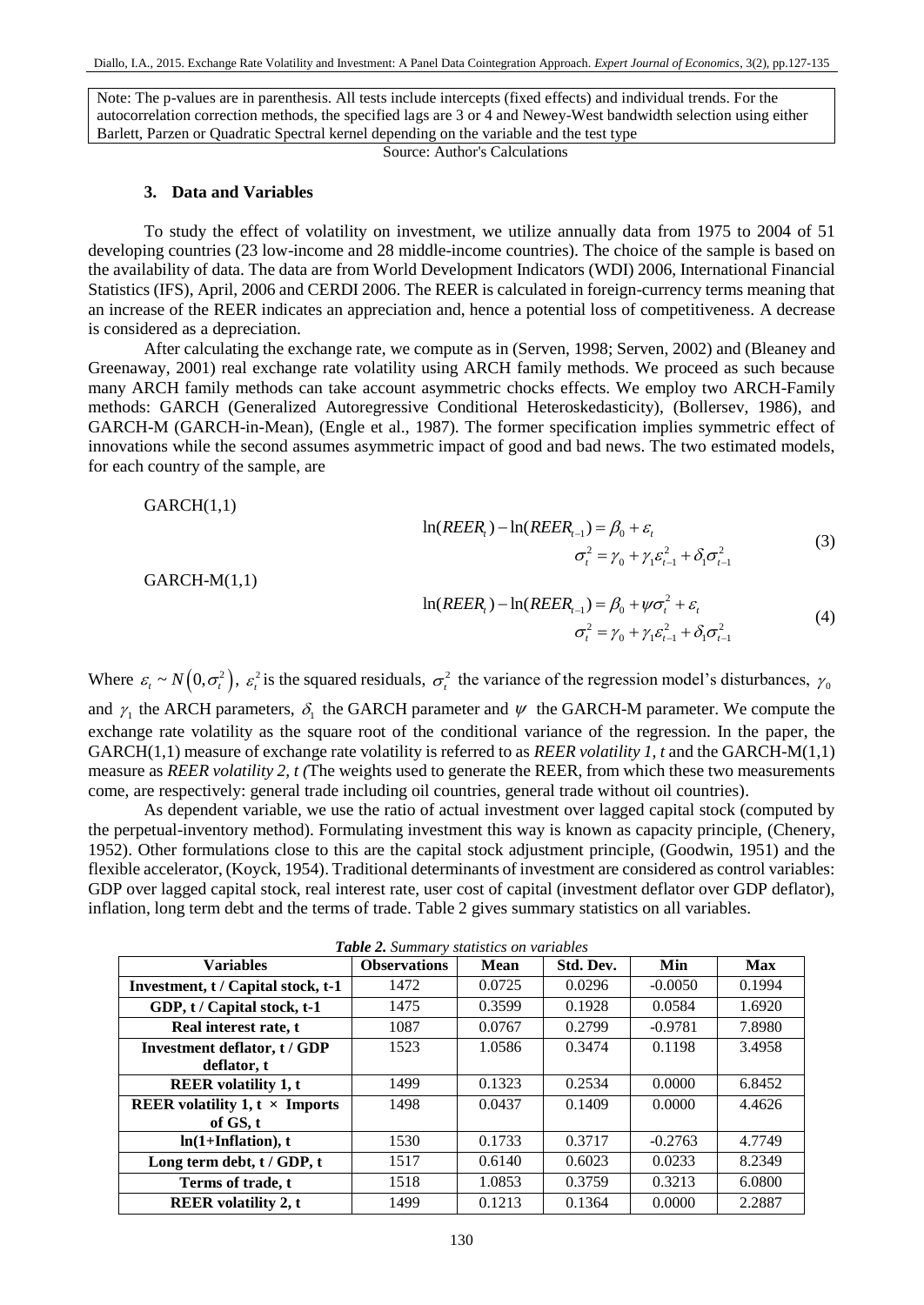| <b>REER</b> volatility 1, $t \times$ Exports of | 1498 | 0.0338 | 0.0698 | 0.0000 | רמר ר<br>4.4414 |
|-------------------------------------------------|------|--------|--------|--------|-----------------|
| ЗS.                                             |      |        |        |        |                 |

Source: Author's Calculations

#### **4. Estimation Results**

In this section, we describe first the panel data cointegration tests and second present the estimation results.

Table 3 illustrates that among the seven tests of (Pedroni, 1999), there is at least one that shows that we reject the null hypothesis of no cointegration in all 5 equations (See Table 4 for a list of these equations). This allows us to estimate the panel data cointegration relationships.

As mentioned earlier, panel data cointegration estimators, in particular the FMOLS, deal with possible autocorrelation and heteroskedasticity of the residuals, takes into account the presence of nuisance parameters, are asymptotically unbiased and, more importantly, deal with potential endogeneity of the regressors. Table 4 present the results of (Pedroni, 1999) panel data cointegration estimation results.

All five equations illustrates that the real exchange rate volatility is statistically significant and has the expected sign. Regression 1 represents the *capacity principle* model in which we add the real exchange rate volatility. In this model, the REER volatility is negative and marginally significant. The coefficient increases in magnitude and statistical significance when we control for traditional investment determinants, beginning from regression 2. These regressions show that the impact of REER volatility is high. Referring to regression 2, an increase in REER volatility by one standard deviation reduces the ratio of investment to lagged capital stock by an amount approximately equivalent to eight standard deviations. If we take regression 5, the impact become higher because an increase of REER volatility equal to the its interquartile range make the ratio of investment to lagged capital pass from the ninetieth percentile to approximately the tenth percentile, a drop higher than the interquartile range. The absolute value of REER volatility coefficient diminish by more than a half when we introduce long term debt in regression 4, suggesting that the effect of volatility on investment may pass through long term debt. The coefficient of actual GDP over lagged capital stock is positive and highly significant in all regressions. This is in line with (Chenery, 1952) capacity principle which state that an augmentation in capacity usage rise investment. The real interest rate and the user cost of capital have the expected signs and are, generally, statistically significant. Meaning that large costs of capital reduce investment. The other remaining variables have the expected signs and are, generally, statistically significant.

Table 5 presents the results of the interaction of the real exchange rate volatility with the variable imports, in the first place, and with the variable exports, in the second place.

In all four regressions, the REER volatility coefficient is negative and significant at 1 percent level. The interaction of REER volatility with imports of goods and services is negative, statistically significant with a high coefficient in absolute value in all first three equations. This suggests that the effect of REER volatility is higher in countries which rely heavily on imports. This outcome corroborates the theoretical predictions cited in the introduction. In regression 4, the interaction of REER volatility with exports of goods and services has the expected sign. This result implies that, the more an economy exports, the less exchange rate volatility has negative impact on investment. The export threshold for which the marginal impact of REER volatility on investment is nil is 2.54. This value is out of range of exports of goods and services in the sample (The minimum of export of goods and services over GDP is 0.0290 and the maximum 1.2441). Then in our sample, we could consider that the effect of REER volatility on investment is negative in regression 4.

Table 6 gives an estimation using an alternative measurement of REER volatility. It also provides regressions on subsamples of low-income and middle-income countries.

As mentioned, the alternative measurement of REER volatility, the GARCH- $M(1,1)$ , takes into account asymmetric effects of innovations. Regression 1 in Table 6 shows that the impact of the GARCH- $M(1,1)$  measurement is significant and very high. This demonstrates that if we take account asymmetric effects, volatility can have a strong negative impact on investment. The coefficients of the REER volatility for regressions on the subsamples of countries are significant and have the expected signs. The absolute value of the coefficient of the REER volatility for low-income countries is larger than that of middle-income countries. Thus the effect of exchange rate volatility on investment is higher in low-income countries than in middleincome countries. This is the case because low income countries are more vulnerable to shocks.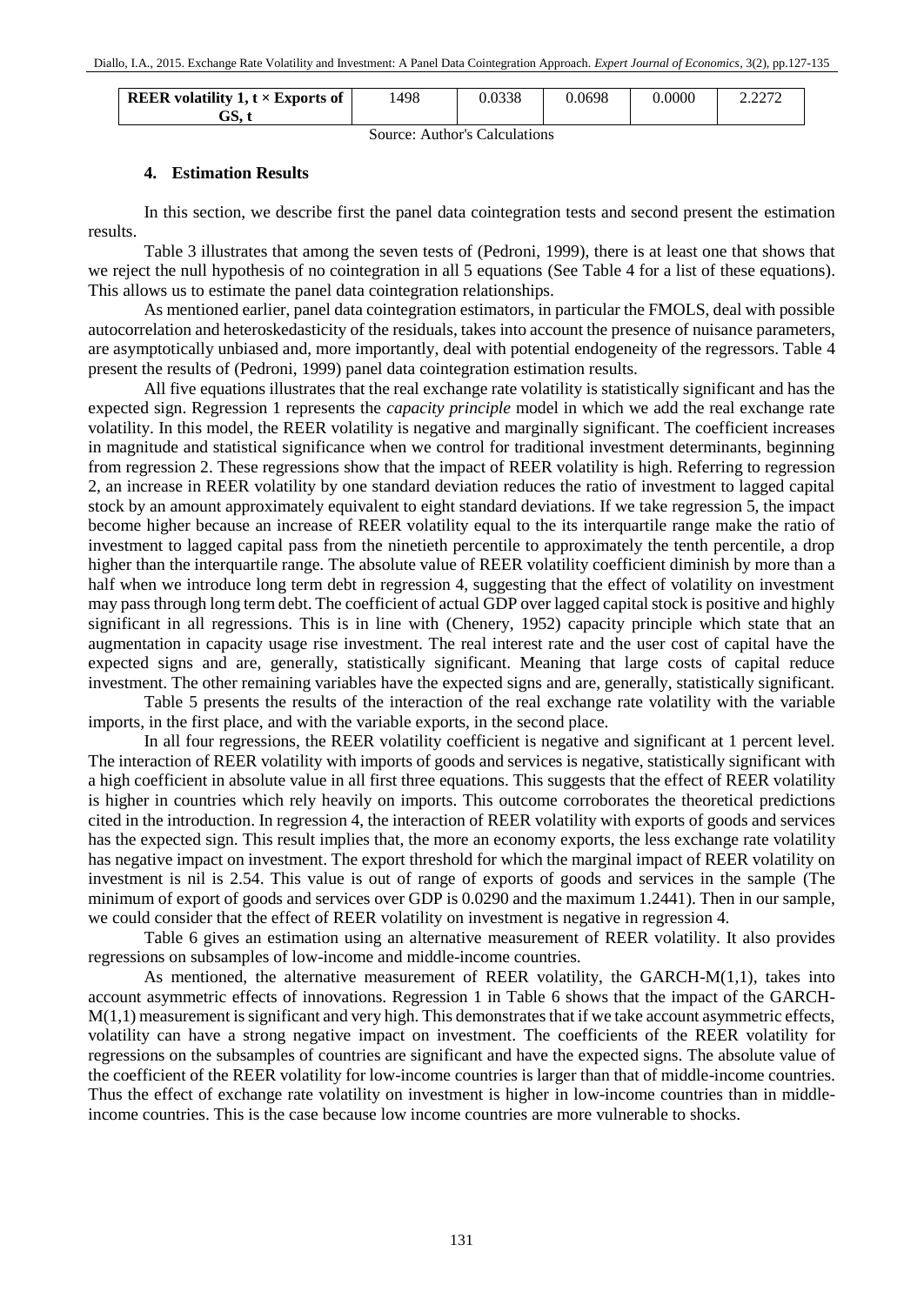| <b>Table 3.</b> Panel data cointegration tests |            |           |           |               |           |        |  |  |
|------------------------------------------------|------------|-----------|-----------|---------------|-----------|--------|--|--|
| <b>Pedroni Panel</b>                           |            | $\bf(1)$  | (2)       | (3)           | (4)       | (5)    |  |  |
| <b>Cointegration Tests</b>                     |            |           |           |               |           |        |  |  |
|                                                | panel v-   | $-0.2949$ | $-2.6656$ | $-2.9809$     | $-3.1164$ |        |  |  |
|                                                | stat       |           |           |               |           | 3.6536 |  |  |
| Panel                                          | panel      | 0.4283    | 4.1791    | 4.9366        | 4.8765    | 6.5996 |  |  |
| <b>Cointegration tests</b>                     | rho-stat   |           |           |               |           |        |  |  |
|                                                | panel pp-  | $-3.1529$ | $-2.1764$ | $-3.9206$     | $-3.0677$ |        |  |  |
|                                                | stat       |           |           |               |           | 2.9631 |  |  |
|                                                | panel adf- | $-2.4911$ | 2.0490    | 5.6660        | $-0.4804$ | 0.3043 |  |  |
|                                                | stat       |           |           |               |           |        |  |  |
|                                                | group      | 2.5166    | 7.3718    | 8.1990        | 8.2804    | 9.6908 |  |  |
| Group mean                                     | rho-stat   |           |           |               |           |        |  |  |
| cointegration tests                            | group pp-  | $-1.9672$ | $-1.6667$ | $-4.2611$     | $-2.9673$ |        |  |  |
|                                                | stat       |           |           |               |           | 4.6715 |  |  |
|                                                | group      | $-1.4405$ | 0.3701    | 1.9417        | 0.5910    | 2.8247 |  |  |
|                                                | adf-stat   | $\cdots$  |           | $\sim$ $\sim$ |           |        |  |  |

*Table 3. Panel data cointegration tests*

Note: All reported values are distributed  $N(0,1)$  under null of no cointegration **Source:** Author's Calculations

*Table 4. Panel data cointegration estimation results. Dependent Variable: Investment, t / Capital stock, t-1*

| <b>Regressors</b>                   | $\bf(1)$    | (2)          | (3)          | (4)          | (5)          |
|-------------------------------------|-------------|--------------|--------------|--------------|--------------|
| GDP, t / Capital stock, t-1         | $0.2361***$ | $0.1391***$  | $0.2217***$  | $0.2194***$  | $0.3585***$  |
|                                     | (0.0000)    | (0.0000)     | (0.0000)     | (0.0000)     | (0.0000)     |
| Real interest rate, t               |             | $-0.0121*$   | $-0.1675$    | $-0.0170***$ | $-0.5345***$ |
|                                     |             | (0.0778)     | (0.1575)     | (0.0006)     | (0.0000)     |
| <b>Investment deflator, t / GDP</b> |             | $-0.0506***$ | $-0.0663***$ | $-0.0257***$ | $-0.0611***$ |
| deflator, t                         |             |              |              |              |              |
|                                     |             | (0.0000)     | (0.0000)     | (0.0000)     | (0.0000)     |
| <b>REER</b> volatility 1, t         | $-0.0213*$  | $-0.9431***$ | $-0.7822***$ | $-0.3318***$ | $-1.0195***$ |
|                                     | (0.0595)    | (0.0000)     | (0.0000)     | (0.0000)     | (0.0000)     |
| $ln(1+Inflation)$ , t               |             |              | $-0.1615$    |              | $-0.6314***$ |
|                                     |             |              | (0.1989)     |              | (0.0000)     |
| Long term debt, t / GDP, t          |             |              |              | $-0.0987***$ |              |
|                                     |             |              |              | (0.0000)     |              |
| Terms of trade, t                   |             |              |              |              | $0.0695***$  |
|                                     |             |              |              |              | (0.0000)     |

Source: Author's Calculations

Note: \*\*\*, \*\* and \* significant at 1%, 5% and 10% respectively. P-values in brackets

| <b>Tubic 9.</b> Exeminge rule volumny puss inrough. Dependent variable. Investment, i7 Cuphat slock, i 1 |              |              |              |              |  |  |  |
|----------------------------------------------------------------------------------------------------------|--------------|--------------|--------------|--------------|--|--|--|
| <b>Regressors</b>                                                                                        | (1)          | (2)          | (3)          | (4)          |  |  |  |
| GDP, t / Capital stock, t-1                                                                              | $0.2459***$  | $0.2929***$  | $0.2933***$  | $0.3043***$  |  |  |  |
|                                                                                                          | (0.0000)     | (0.0000)     | (0.0000)     | (0.0000)     |  |  |  |
| <b>REER</b> volatility 1, t                                                                              | $-1.4319***$ | $-0.9161***$ | $-1.3506***$ | $-0.5971***$ |  |  |  |
|                                                                                                          | (0.0016)     | (0.0042)     | (0.0045)     | (0.0049)     |  |  |  |
| Imports of GS, t                                                                                         | 0.3553       | $0.3565***$  | $0.3242***$  |              |  |  |  |
|                                                                                                          | (0.1328)     | (0.0013)     | (0.0005)     |              |  |  |  |
| REER volatility 1, $t \times$ Imports of GS, t                                                           | $-0.1067***$ | $-0.4744***$ | $-0.1905***$ |              |  |  |  |
|                                                                                                          | (0.0033)     | (0.0044)     | (0.0023)     |              |  |  |  |
| Terms of trade, t                                                                                        | $0.0254***$  |              | $0.0128***$  |              |  |  |  |
|                                                                                                          | (0.0000)     |              | (0.0000)     |              |  |  |  |
| Investment deflator, t / GDP deflator, t                                                                 |              | $-0.0525***$ | $-0.0498***$ | $-0.0421***$ |  |  |  |
|                                                                                                          |              | (0.0000)     | (0.0000)     | (0.0000)     |  |  |  |
| $ln(1+Inflation)$ , t                                                                                    |              | 0.0073       | 0.0066       | 0.0118       |  |  |  |
|                                                                                                          |              | (0.4298)     | (0.3045)     | (0.1891)     |  |  |  |
| <b>Exports of GS, t</b>                                                                                  |              |              |              | $0.0115**$   |  |  |  |
|                                                                                                          |              |              |              | (0.0220)     |  |  |  |
| REER volatility 1, $t \times$ Exports of GS, t                                                           |              |              |              | $0.2349**$   |  |  |  |
|                                                                                                          |              |              |              | (0.0117)     |  |  |  |

*Table 5. Exchange rate volatility pass-through. Dependent Variable: Investment, t / Capital stock, t-1*

Source: Author's Calculations

Note: \*\*\*, \*\* and \* significant at 1%, 5% and 10% respectively. P-values in brackets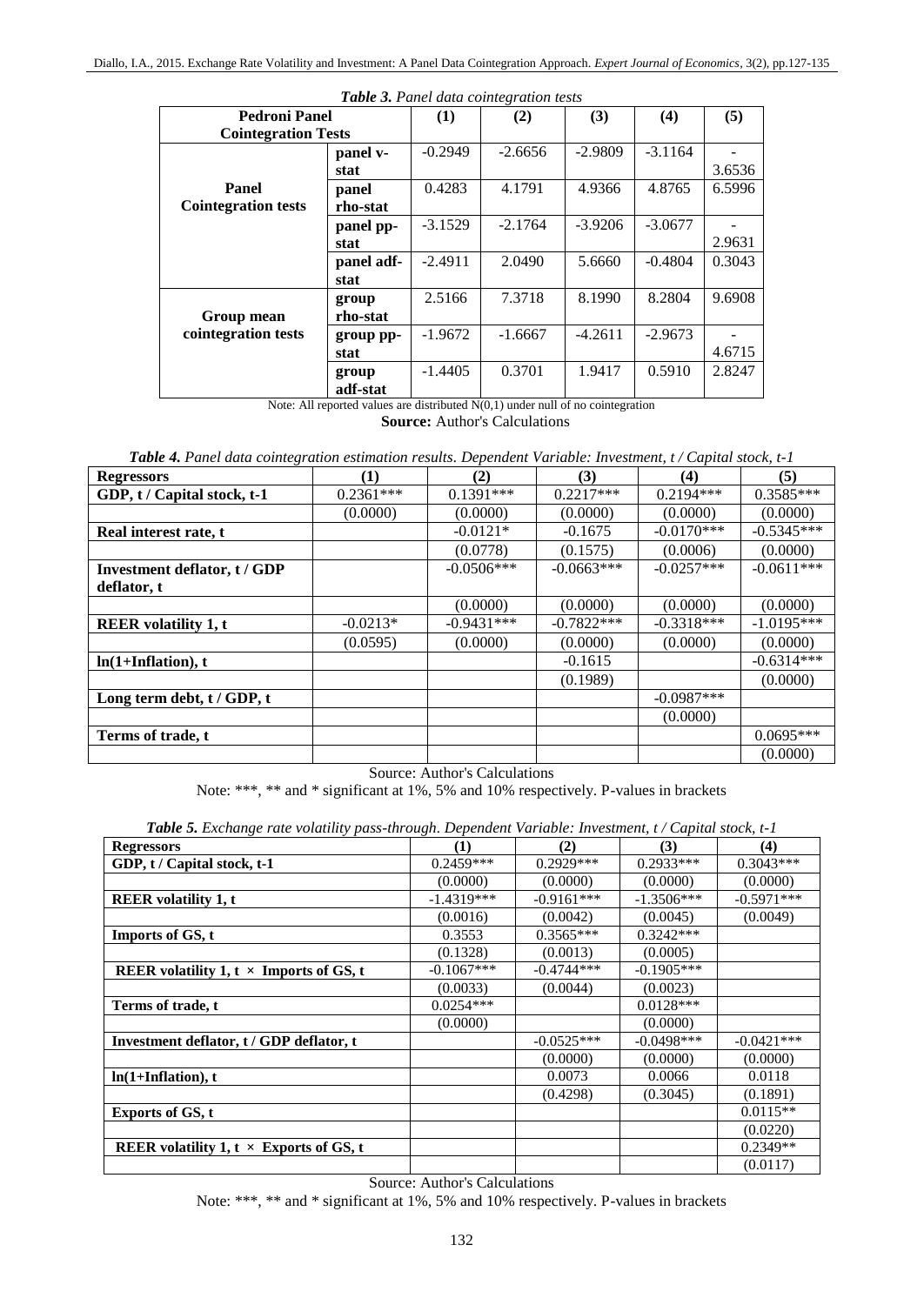|                              | <b>Full sample</b> | Middle-Income    | Low-Income       |
|------------------------------|--------------------|------------------|------------------|
|                              |                    | <b>Countries</b> | <b>Countries</b> |
| <b>Regressors</b>            | (2)                | 2)               | (5)              |
| GDP, t / Capital stock, t-1  | $0.4308***$        | $0.3096***$      | $0.4067***$      |
|                              | (0.0000)           | (0.0000)         | (0.0000)         |
| Real interest rate, t        | $-0.0119***$       | $-0.0411***$     | $-1.2375***$     |
|                              | (0.0000)           | (0.0000)         | (0.0000)         |
| Investment deflator, t / GDP | $-0.0827***$       | $-0.0463***$     | $-0.1172***$     |
| deflator, t                  |                    |                  |                  |
|                              | (0.0000)           | (0.0000)         | (0.0000)         |
| <b>REER</b> volatility 1, t  |                    | $-0.0489***$     | $-1.8454***$     |
|                              |                    | (0.0040)         | (0.0000)         |
| <b>REER</b> volatility 2, t  | $-7.7435***$       |                  |                  |
|                              | (0.0000)           |                  |                  |
| $ln(1+Inflation)$ , t        |                    |                  | $-1.3942***$     |
|                              |                    |                  | (0.0000)         |
| Terms of trade, t            |                    |                  | $0.0578***$      |
|                              |                    |                  | (0.0000)         |

*Table 6. Estimation results using an alternative measurement of real effective exchange rate volatility and on subsamples of countries. Dependent Variable: Investment, t / Capital stock, t-1*

**Source:** Author's Calculations

Note: \*\*\*, \*\* and \* significant at 1%, 5% and 10% respectively. P-values in brackets

# **5. Conclusion**

This paper examines the relationship between REER volatility and investment empirically. The theory indicates that exchange rate volatility have nonlinear effects on investment. Using new developments on panel data cointegration techniques, we find that real exchange rate volatility has a strong negative impact of investment. An increase in REER volatility by one standard deviation reduces the ratio of investment to lagged capital stock by an amount approximately equivalent to eight standard deviations. The robustness checks illustrates that this negative impact of REER volatility on investment is stable to the use of an alternative measurement of REER volatility and on subsamples of countries (low-income and high-income countries).

Though the results found were informative, some caveats remain. If data on both public and private investment are available, some regressions on these two variables would allow us to compare the effects of REER between these two variables and domestic investment. Some studies on structural change in the context of panel cointegration could also provide helpful information on the impact of REER volatility on investment.

From economic policy perspectives, the results illustrate that macroeconomic instability, in particular exchange rate volatility could have negative impacts on investment and that efforts made to reduce them might revive investment and productivity.

#### **References**

- Baltagi, B. H. and Kao C., 2000. Nonstationary Panels, Cointegration in Panels and Dynamic Panels: A Survey, in *Advances in Econometrics 15*. Edited by Baltagi, B., and Kao C., pp.7-51, Elsevier Science.
- Bleaney, M. and Greenaway D., 2001. The impact of terms of trade and real exchange rate volatility on investment and growth in Sub-Saharan Africa. *Journal of Development Economics 65*, pp. 491-500.
- Bollersev, T., 1986. Generalized autoregressive conditional heteroskedasticity. *Journal of Econometrics 31*, pp. 307-327.
- Breitung, J., 2005. A parametric approach to the estimation of cointegrating vectors in panel data. *Econometric Reviews 24*, pp. 151-173.
- Campa, J. and Goldberg L. S., 1995. Investment in manufacturing, exchange rates and external exposure. *Journal of International Economics 38*, pp. 297-320.

Chenery, H. B., 1952. Overcapacity and the acceleration principle. *Econometrica* 20, pp. 1-28.

- Darby, J., Hallett A. H., Ireland J. and Piscitelli L., 1999. The impact of exchange rate uncertainty on the level of investment. *The Economic Journal 109(454),* pp. C55-C67.
- Dixit, A. and Pindyck R., 1994. *Investment under uncertainty*. Princeton University Press, Rinceton, N.J.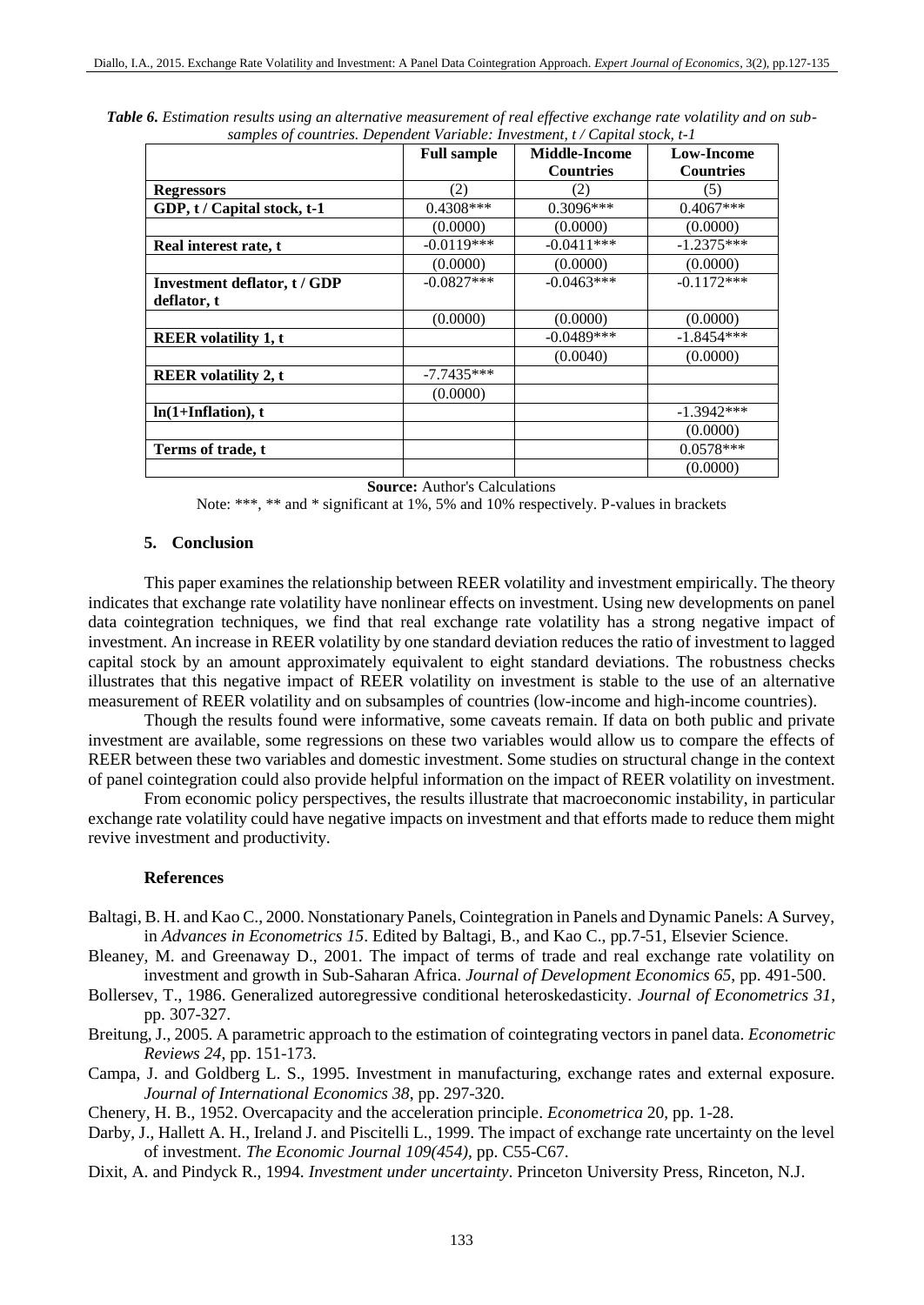- Engle, R. F., Lilien D. M. and Robins R. P., 1987. Estimating time varying risk premia in the term structure: the arch-m model. *Econometrica 55*, pp. 391-407.
- Goldberg, S. L., 1993. Exchange rates and investment in United States industry. *The Review of Economics and Statistics 75(4),* pp.575-588.
- Goodwin, R., 1951. The nonlinear accelerator and the persistence of business cycles. *Econometrica 19*, pp. 1- 17.
- Guillaumont, P., Guillaumont-Jeanneney S., and Brun J. F, 1999. How instability lowers African growth. *Journal of African Economies 8(1),* pp. 87-107.
- Hurlin, C. and Mignon V., 2006. Une Synthèse des Tests de Cointégration sur Données de Panel. *Working Paper from LEO, Université d'Orléans.*
- Kao, C. and Chen B., 1995. On the estimation and inference for cointegration in panel data when the cross section and time series dimensions are comparable. *Manuscript, Center for Policy Research, Syracuse University, New York.*
- Kao, C. and Chiang M. H, 2000. On the estimation and inference of a cointegrated regression in panel data. *Advances in Econometrics 15*.
- Kao, C., 1999. Spurious regression and residual-based tests for cointegration in panel data. *Journal of Econometrics 90*, pp. 1-44.
- Koyck, L., 1954. *Distributed lags and Investment Analysis*. North Holland Publishing Company, Amsterdam.
- Mark, N. and Sul D., 1999. A computationally simple cointegration vector estimator for panel data. *Manuscript, Ohio State University.*
- Mark, N. and Sul D., 2003. Cointegration vector estimation by panel DOLS and long-run money demand. *Oxford Bulletin of Economics and Statistics 65*, pp. 655-680.
- Pedroni, P., 1996. Fully modified OLS for heterogeneous panels and the case of purchasing power parity. *Working Paper in Economics Indiana University.*
- Pedroni, P., 1999. Critical values for cointegration tests in heterogeneous panels with multiple regressors. *Oxford Bulletin of Economics and Statistics 61*, pp. 653-678.
- Pedroni, P., 2001. Purchasing power parity tests in cointegrated panels. *Review of Economics and Statistics 83*, pp. 727-731.
- Pesaran, H., Shin Y. and Smith R., 1999. Pooled mean group estimation of dynamic heterogeneous panels. *Journal of the American Statistical Association 94*, pp. 621-634.
- Phillips, P. C. B. and Hansen B. E., 1990. Statistical inference in instrumental variables regression with I(1) processes. *Review of Economic Studies 57*, pp. 99-125.
- Phillips, P. C. B. and Moon H., 1999. Linear regression limit theory for nonstationary panel data. *Econometrica 67*, pp. 1057-1111.
- Serven, L., 1998. Macroeconomic uncertainty and private investment in LDCs: an empirical investigation. *World Bank Policy Research Working Paper 2035.*
- Serven, L., 2002. Real exchange rate uncertainty and private investment in developing countries. *World Bank Policy Research Working Paper 2823.*

|                             | <b>Appenaix 1.</b> List of 31 countries |                  |  |                 |                                |                    |  |  |  |
|-----------------------------|-----------------------------------------|------------------|--|-----------------|--------------------------------|--------------------|--|--|--|
| <b>Low Income countries</b> |                                         |                  |  |                 | <b>Middle Income countries</b> |                    |  |  |  |
| $N^{\circ}$                 | <b>Word Bank Code</b>                   | <b>Countries</b> |  | ${\bf N}^\circ$ | <b>Word Bank Code</b>          | <b>Countries</b>   |  |  |  |
| $\mathbf{1}$                | <b>BDI</b>                              | <b>Burundi</b>   |  | 1               | <b>ARG</b>                     | Argentina          |  |  |  |
| $\mathbf{2}$                | <b>BEN</b>                              | Benin            |  | $\mathbf{2}$    | BOL                            | <b>Bolivia</b>     |  |  |  |
| 3                           | <b>BFA</b>                              | Burkina Faso     |  | 3               | <b>CHL</b>                     | Chile              |  |  |  |
| $\boldsymbol{4}$            | <b>BGD</b>                              | Bangladesh       |  | 4               | <b>CHN</b>                     | China              |  |  |  |
| 5                           | <b>CIV</b>                              | Cote d'Ivoire    |  | 5               | <b>COL</b>                     | Colombia           |  |  |  |
| 6                           | <b>CMR</b>                              | Cameroon         |  | 6               | <b>CRI</b>                     | Costa Rica         |  |  |  |
| $\overline{7}$              | COG                                     | Congo, Rep.      |  | 7               | DOM                            | Dominican Republic |  |  |  |
| 8                           | <b>GHA</b>                              | Ghana            |  | 8               | <b>DZA</b>                     | Algeria            |  |  |  |
| 9                           | <b>GMB</b>                              | Gambia, The      |  | 9               | <b>ECU</b>                     | Ecuador            |  |  |  |
| 10                          | <b>GNB</b>                              | Guinea-Bissau    |  | 10              | EGY                            | Egypt, Arab Rep.   |  |  |  |
| 11                          | <b>IND</b>                              | India            |  | 11              | <b>GAB</b>                     | Gabon              |  |  |  |

### **Appendix**

*Appendix 1. List of 51 countries*

| $A$ ppenu $\alpha$ 1. Etst $\alpha$ 21 countries |                  |  |                                |                       |                    |  |  |  |
|--------------------------------------------------|------------------|--|--------------------------------|-----------------------|--------------------|--|--|--|
| <b>Low Income countries</b>                      |                  |  | <b>Middle Income countries</b> |                       |                    |  |  |  |
| <b>Bank Code</b>                                 | <b>Countries</b> |  | ${\bf N}^\circ$                | <b>Word Bank Code</b> | <b>Countries</b>   |  |  |  |
| <b>BDI</b>                                       | Burundi          |  | 1                              | <b>ARG</b>            | Argentina          |  |  |  |
| <b>BEN</b>                                       | Benin            |  | $\mathbf{2}$                   | <b>BOL</b>            | <b>Bolivia</b>     |  |  |  |
| BFA                                              | Burkina Faso     |  | 3                              | <b>CHL</b>            | Chile              |  |  |  |
| <b>BGD</b>                                       | Bangladesh       |  | $\overline{\mathbf{4}}$        | <b>CHN</b>            | China              |  |  |  |
| <b>CIV</b>                                       | Cote d'Ivoire    |  | 5                              | <b>COL</b>            | Colombia           |  |  |  |
| CMR                                              | Cameroon         |  | 6                              | <b>CRI</b>            | Costa Rica         |  |  |  |
| COG                                              | Congo, Rep.      |  | 7                              | <b>DOM</b>            | Dominican Republic |  |  |  |
| ЭHА                                              | Ghana            |  | 8                              | <b>DZA</b>            | Algeria            |  |  |  |
| <b>GMB</b>                                       | Gambia, The      |  | 9                              | <b>ECU</b>            | Ecuador            |  |  |  |
| $\overline{\text{SNB}}$                          | Guinea-Bissau    |  | 10                             | EGY                   | Egypt, Arab Rep.   |  |  |  |
| IND                                              | India            |  | 11                             | <b>GAB</b>            | Gabon              |  |  |  |